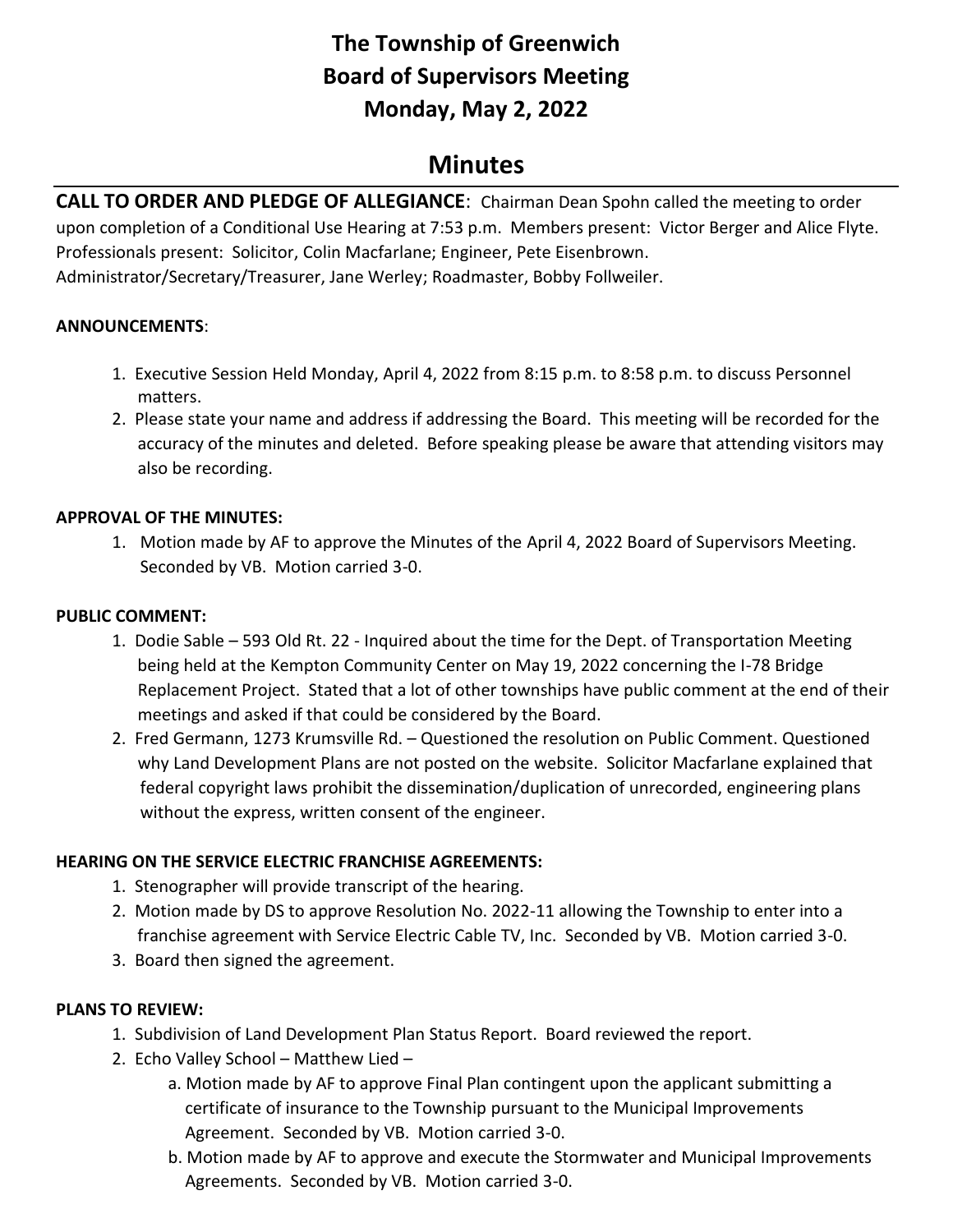c. After the applicant informed the Board that he could not provide a certificate of insurance as contemplated by the original Municipal Improvements Agreement due to a religious objection, a Motion was made by AF partially revising the prior motion by approving the Final Plan conditioned upon the parties executing a Stormwater Agreement, Indemnification Agreement, and revised Municipal Improvements Agreement that does not have the insurance requirement. Seconded by VB. Motion carried 3-0.

d. Motion approving the Stormwater Agreement will stand.

- 3. Fama Subdivision John and Rosa Fama C2C Design Group
	- a. Motion made by AF granting approval of the six (6) waivers in the C2C Waiver Request letter dated February 28, 2022.
	- b. Motion made by VB to approve the Final Plan contingent upon applicant receiving approval from the SEO on the sewer module, execution of the Stormwater Agreement and Municipal Improvements Agreement by the parties, and the applicant's compliance with them by submitting a Certificate of Insurance as well as all escrow and financial securities required by them. Seconded by AF. Motion carried 3-0.
	- c. Motion made by AF to authorize and execute the agreements when presented signed by the applicant. Seconded by VB. Motion carried 3-0.

## **OLD BUSINESS:**

- 1.Motion made by AF to withdraw from the Dirt and Gravel Road Grant Application. Seconded by VB. Motion carried 3-0.
- 2. Motion made by VB to approve Resolution No. 2022-13 ARP funds Allocation to the General Fund.

#### **NEW BUSINESS:**

- 1. Motion Made by VB authorizing Kozloff Stoudt to mail a letter to the Engarto' s counsel outlining the requirements that they must meet for the Township to issue them a driveway permit for their property, 150 Rhoades Road, which includes the need to sign temporary and permanent easement agreements with their abutting property owners. Seconded by AF. Motion carried 3-0.
- 2. Motion made by AF to approve Resolution No. 2022-12 allowing Greenwich Township to enter into an Intergovernmental Cooperation Agreement with Richmond Township. Seconded by VB. Motion carried 3-0.
- 3. Motion made by AF to approve and execute the Intergovernmental Cooperation Agreement between Greenwich and Richmond Townships. Seconded by VB. Motion carried 3-0.
- 4. Motion made by AF to bind and approve renewal of the MRM Premium Package and Public Officials Liability insurance policies. Seconded by VB. Motion carried 3-0.
- 5. Motion made by AF to make a \$500.00 donation to the Berks County Solid Waste Authority. Seconded by VB. Motion carried 3-0.
- 6. Motion made by DS to nominate and appoint Ken Sanner as the Vacancy Board Chairman. Seconded by AF. Motion carried 3-0.

#### **REPORTS:**

1. Administrator Report – Waiting for PDF 1A compliance proposal. 2020 SLF Audit delayed until July or August of 2022. ARP Funds have been successfully reported on the U.S. Treasury Portal. Smoke detector replacement recommended by the security company. MRM Insurance Trust Safety Meeting at 1:00 May 3, 2022.